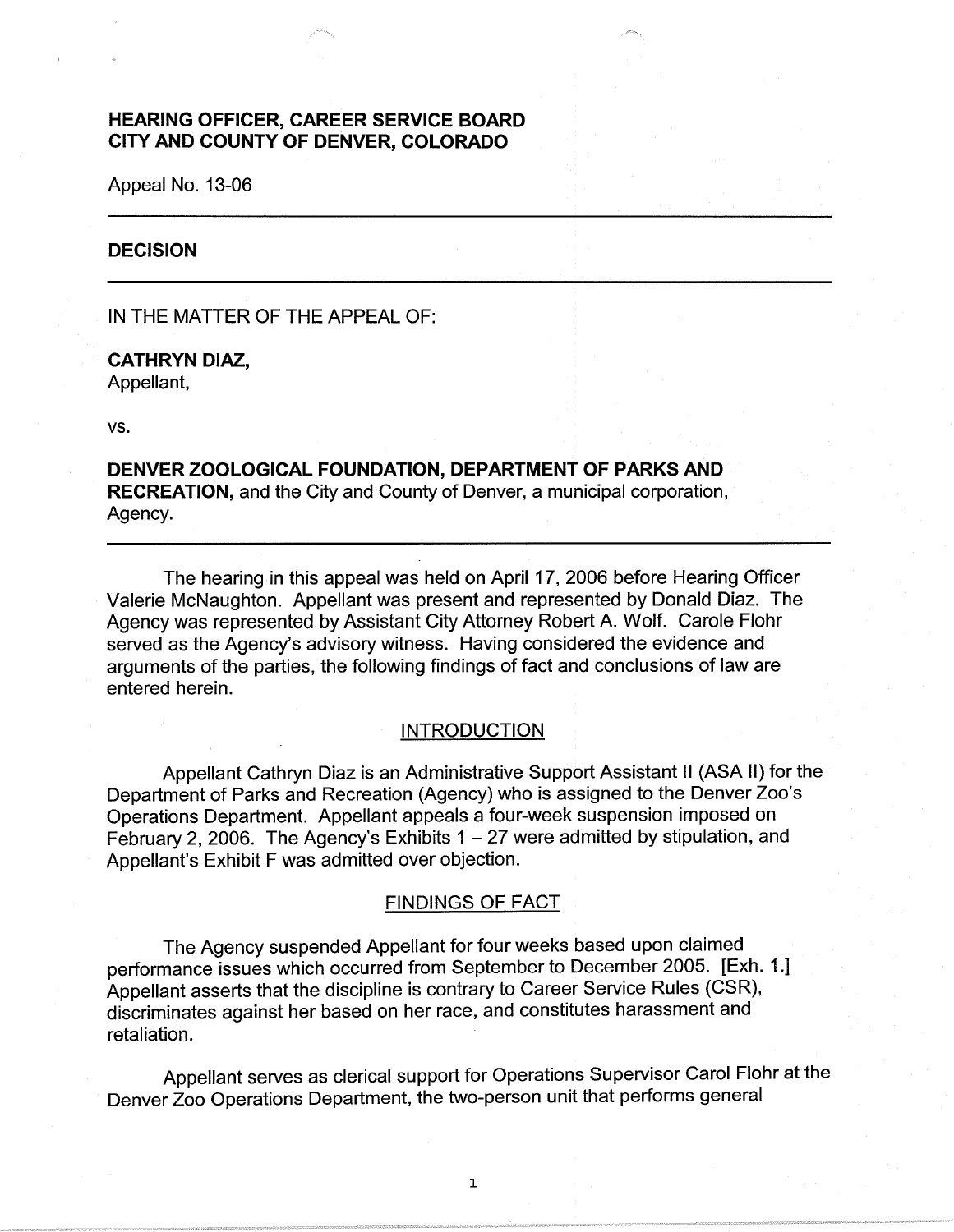administrative duties for the zoo. Appellant distributes and handles paychecks, mail, petty cash, credit cards and radios, among her other responsibilities. [Testimony of Ms. Flohr; Exh. 13.]

The Agency bases its discipline on the following incidents:

- 1. Appellant gave another employee's paycheck to Dr. David Kemp on Sept. 15, and to Kim Pike on October 28, 2005,
- 2. Appellant did not lock up the petty cash on Nov. 21 and Dec. 1, 2005,
- 3. On Nov. 30, 2005, Appellant neglected to make a non-emergency radio call (an "all-call") to inform employees that Lew Keenan of Pest Control was at the zoo,
- 4. On Nov. 22, 2005, Appellant failed to obey Ms. Flohr's order to create a checklist of duties, and refused to discuss the matter with her until she had consulted with someone, thus delaying their discussion by one week,
- 5. Appellant was late fourteen times between Sept. and Dec. 2005, and
- 6. On Dec. 6, 2005, Appellant received a call on her cell phone, despite Ms. Flohr's order that Appellant's phone was to remain off during work hours.

The Agency claims that these incidents, when combined with past discipline, establish a pattern of unacceptable conduct, including failure to follow instructions, performance errors, and unwillingness to communicate with her supervisor.

Ms. Flohr imposed the four-week suspension after considering Appellant's previous work and disciplinary histories within the past three years, the latter including four verbal warnings, two written warnings, a one-day and a two-week suspension.  $[Exhs. 4 - 11.]$ 

At hearing, Appellant admitted all of the above events with two exceptions: she believes she did make the all-call on Nov.  $30<sup>th</sup>$ , and that she gave Ms. Flohr a list of her duties on Nov. 22<sup>nd</sup>. The Agency counters that Ms. Flohr made notes of those two events on her daily calendar on the day they occurred [Exh. 23, pp. 68, 70]. Ms. Flohr also testified that when she reminded Appellant to make the call, Appellant did so without stating she had already done it.

In support of her discrimination claim, Appellant testified that she is among the fewer than twenty Hispanic employees at the zoo, and that there are also very few African American employees. Appellant has heard Ms. Flohr refer to herself several times as the key or the uniform Nazi, and has heard her call Curator Rick Heffner "Herr Heffner". Appellant also stated that when Ms. Flohr started in Operations, she told Appellant and co-worker Michael Hernandez that it would be a difficult time to be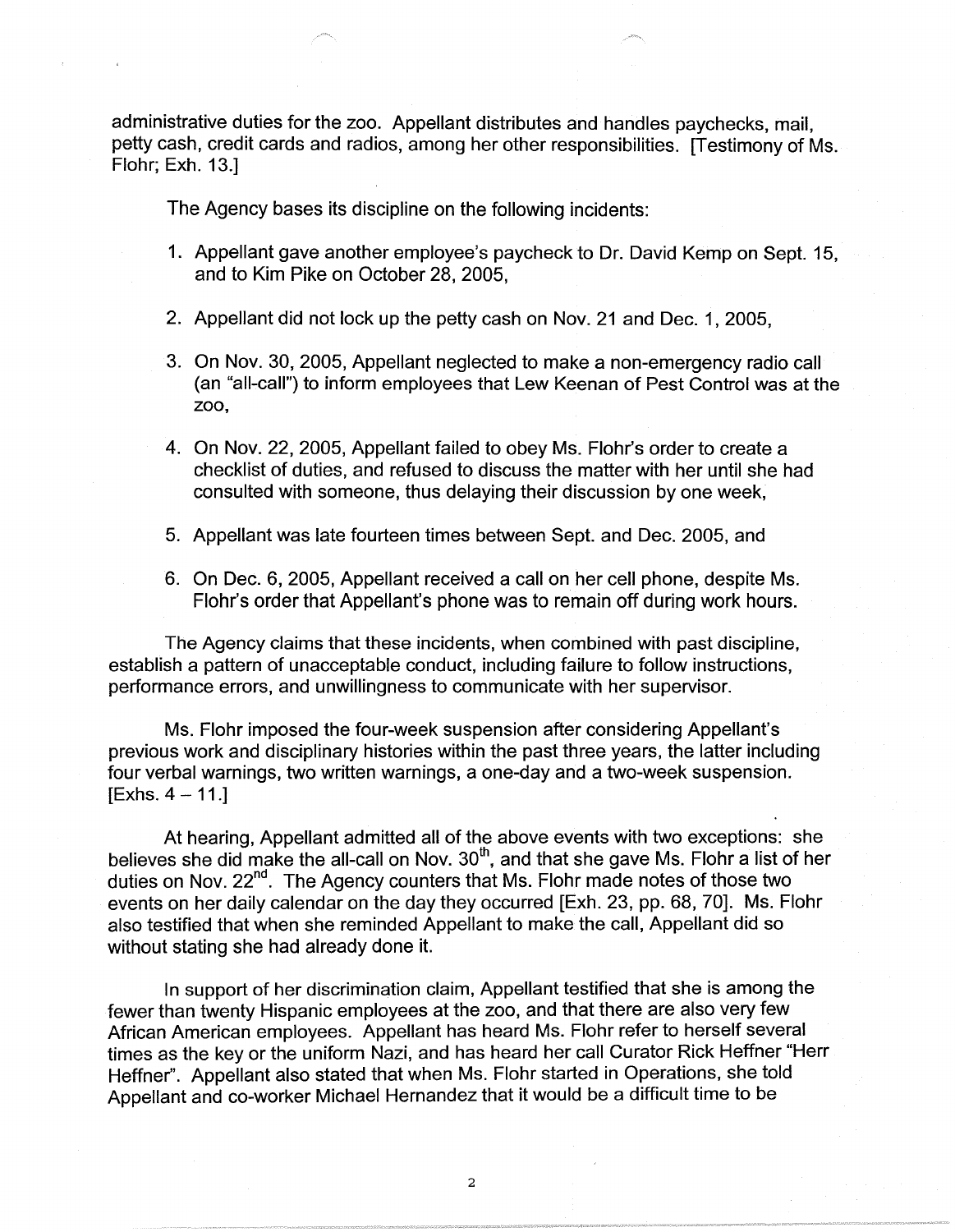unemployed, which Appellant believed was an effort to get her to quit. Finally, Appellant and Eva Santorena, who is also Hispanic, were not offered the use of a work uniform, which caused Appellant to feel she was not treated as part of the staff. Ms. Flohr stated on rebuttal that the Operations Department has no budget for uniforms.

Appellant presented the testimony of co-worker Glenn Schultz, who stated he'd seen Ms. Flohr harshly reprimanding Appellant. Mr. Schultz said he believes Ms. Flohr was racist because she remarked to him two years ago, "How can you live among all these Mexicans? I'd sell the house and move out."

Michael Frank Hernandez testified by telephone. A few years ago, he hired Ms. Flohr as an on-call clerk. He recommended her for promotion to her current supervisory position, and he assumed a clerical position under her supervision. Mr. Hernandez is Hispanic and Yaqui Indian. He became concerned when Ms. Flohr objected to his screensaver featuring a picture of Indians with rifles. Mr. Hernandez noticed the relationship between Appellant and Ms. Flohr worsen over time, and that their discussions often became angry. Ms. Flohr commented to him and Ms. Diaz several times that it "[s]ure is a bad time to be out of work about now," which Mr. Hernandez believed meant Ms. Flohr was planning on firing them. Mr. Hernandez stated he eventually quit because of physical problems and the stress of working under Ms. Flohr.

Co-workers Eugene Roybal, Eva Santorena, Corey Steven Jeffries and Glenn Schultz all testified that Appellant performed tasks for them in a competent manner. Mr. Roybal and Ms. Santarena stated they must now ask Ms. Flohr if they want Appellant's help with certain tasks. Ms. Santarena feels Ms. Flohr may have discriminated against Appellant because Ms. Flohr had problems with another Hispanic employee, and also because Ms. Flohr raised her voice to Ms. Santarena and called her supervisor when Ms. Santorena's daughter failed to sign out after concluding her visit to her mother at the zoo.

On rebuttal, Ms. Flohr denied she made the comments as testified to by Mr. Schultz, and said Mr. Schultz told her he had been drinking on the day she brought her car to Mr. Schultz' house. Ms. Flohr admitted she has sometimes referred to herself as the uniform or the key Nazi, but explained that she meant only to indicate she was a stickler for rules. Ms. Flohr stated that Appellant did not tell her the word Nazi offended her. She explained that Mr. Heffner's mother is German, and as a result all the supervisors call him Herr Heffner, which means Mr. Heffner in English. After being advised of the translation of the word Herr, Appellant conceded that Ms. Flohr's use of the word "Herr'' was not discriminatory. Appellant also testified that, after hearing Ms. Flohr's explanation, she no longer considered the use of the word "Nazi" as an indication of discrimination.

Ms. Flohr admitted she told Appellant and Mr. Hernandez it would be a bad time to be unemployed, but testified she meant it as a comment about the state of the economy which also applied to her, not a threat against their employment status.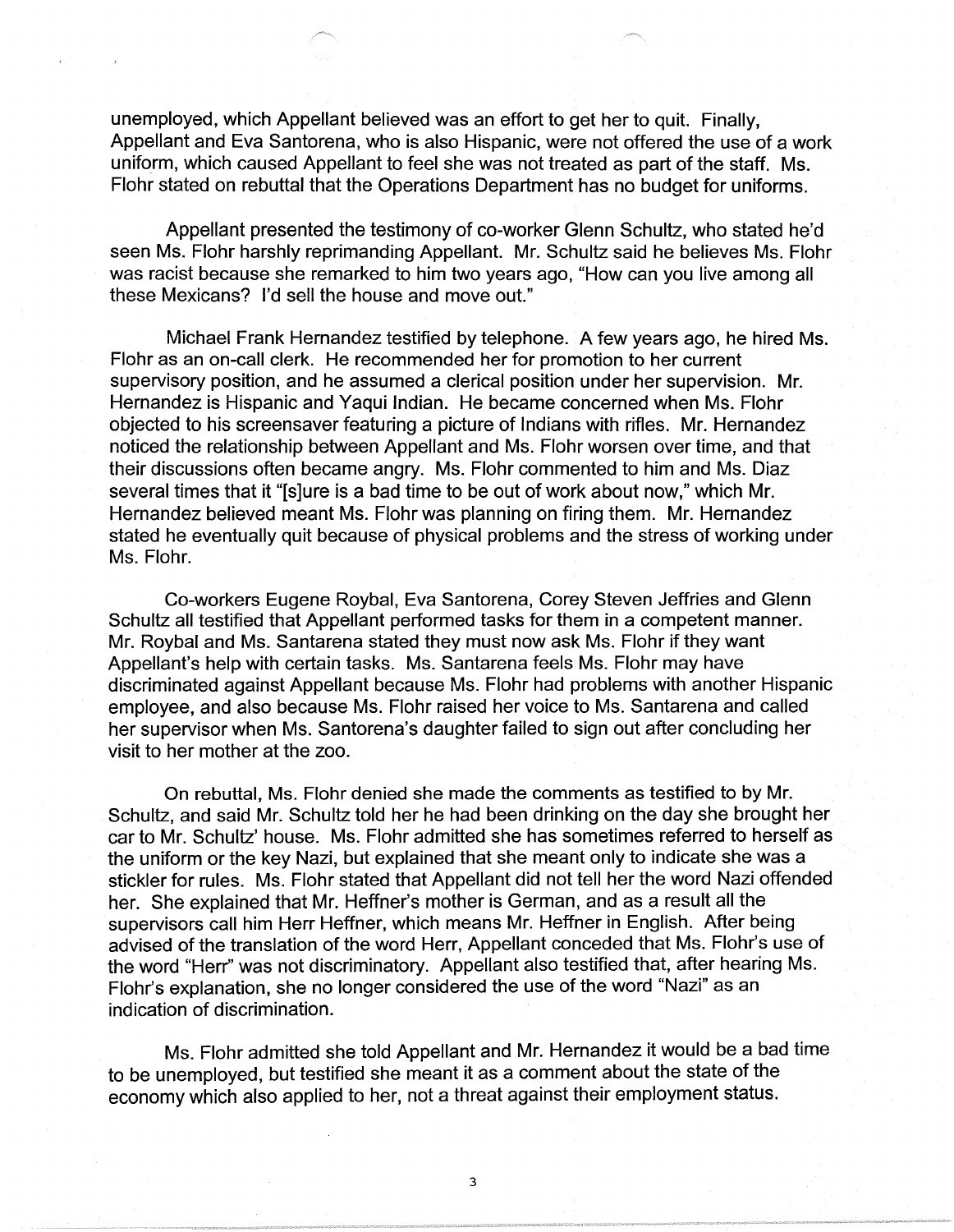### ANALYSIS

#### I. Career Service Rules

In this de novo hearing on the appropriateness of the suspension, Agency bears the burden of proof to show by a preponderance of the evidence both that Appellant violated the disciplinary rules as alleged, and that the discipline was within the range of discipline that can be imposed under the circumstances. Turner v. Rossmiller, 535 P.2d 751 (Colo. App. 1975.); In re Gustern, CSA 128-02, 20 (12/23/02).

A. CSR § 16-50 A. 1: Gross negligence or willful neglect of duty; and CSR § 16- 51A. 6: Carelessness in performance of duties.

The Agency claims that Appellant was grossly negligent because her recent mistakes are a continuation of the same type of performance errors made over the past three years. Appellant admits she gave the wrong paycheck to two employees, twice failed to lock up the petty cash, and received a call on her cell phone when it should have been turned off. She also admits she was late a number of times. I find that Appellant also neglected to make the all-call on Nov. 30, 2006, and that on Nov. 22<sup>nd</sup> she failed to complete a list of her duties as she was instructed to do by her supervisor.

Appellant's duties were clearly defined and regularly reinforced. [Exhs. 13 - 22, 26 - 27.1 Appellant was on notice of her duties and the standards by which her conduct would be measured. Appellant had been previously warned of and disciplined for the same types of conduct, including performance errors [Exhs. 4, 5, and 7], misuse of her cell phone [Exhs. 6, 11, and 12], tardiness [Exhs. 5, 8, and 9], insubordination [Exhs. 4 and 10], and failure to follow instructions [Exhs. 4, 5 and 6]. Based upon this evidence, I must find that Appellant's repetition of these errors over the course of four months was carelessness in the performance of her duties. See In re Diaz, CSA 92-05, 5 (1/31/05); In re Roberts, CSA 179-04, 3 (6/29/05). I do not find that the commission of those errors demonstrated the degree of irresponsibility needed to demonstrate gross negligence.

B. CSR § 16-50 A. 7: Refusing to comply with the orders of an authorized supervisor or refusing to do assigned work which the employee is capable of performing; and CSR § 16-51 A. 10: Failure to comply with the instructions of an authorized supervisor.

The Agency claims Appellant refused to obey her supervisor's orders to lock up the petty cash, create a list of her duties, and keep her cell phone turned off at work. Appellant admits these events, but claims they were not intentional refusals to obey orders.

Proof of violation of§ 16-50 A. 7 requires a showing that the Agency communicated a reasonable rule to Appellant, and that she continued to violate the rule under circumstances demonstrating willfulness. See In re Conway, CSA 40-05, 3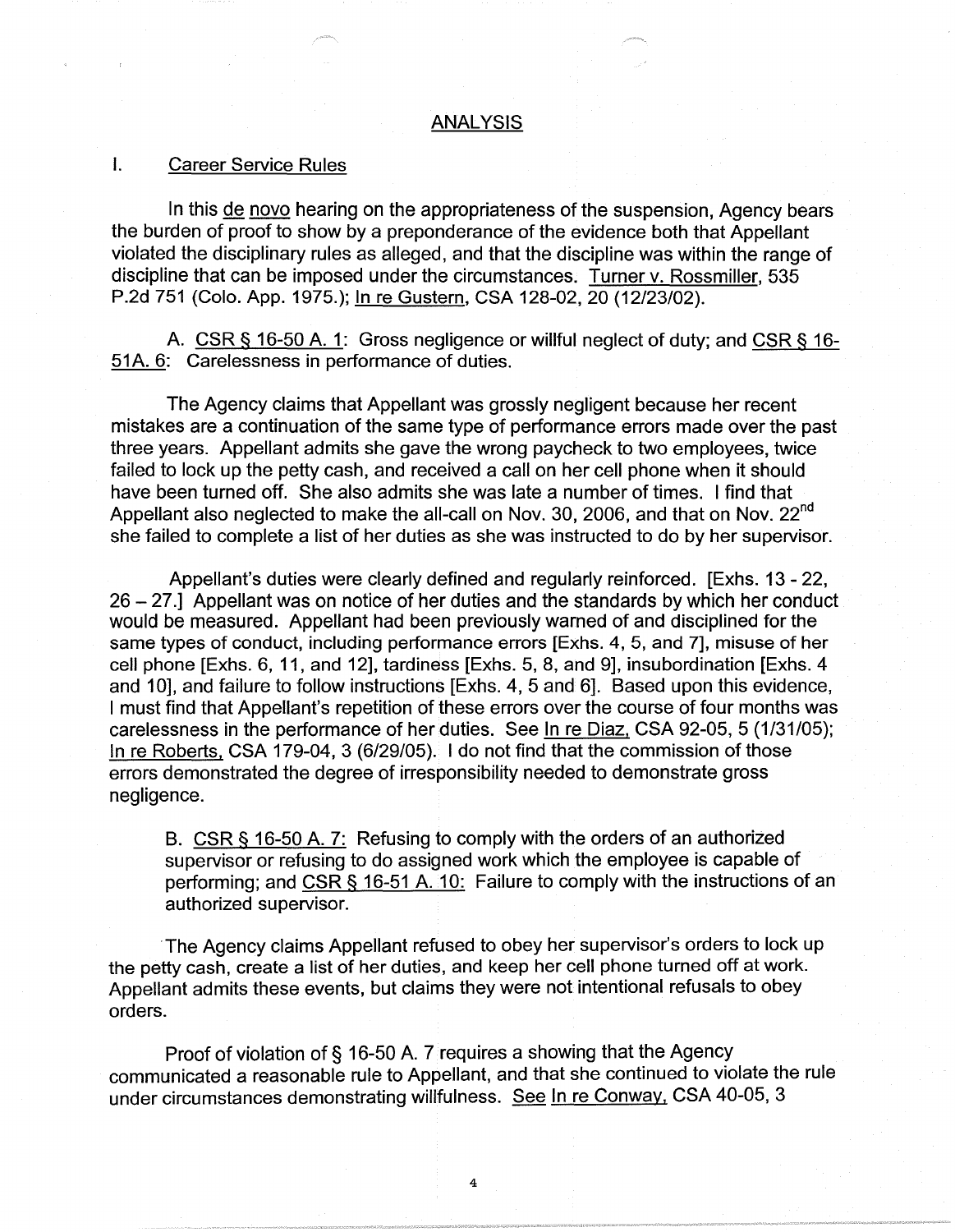(8/17 /05). Proof of the intent to refuse compliance may be established by circumstantial evidence. See In re Owens. CSA 139-04, 7 (3/31/05).

The only issue under this rule is whether Appellant's actions demonstrated an intention to refuse to perform any of those duties. Appellant testified that she failed to lock up the petty cash on the first occasion because she acted automatically in placing the cash bag in the desk cabinet in which it used to be stored, and on the second occasion because there were people in Ms. Flohr's office, where the safe is located. She stated she gave Ms. Flohr an adequate list of her duties after being reminded once. Appellant explained that on Dec.  $6<sup>th</sup>$ , she was distracted by a personal conversation and forgot to turn her cell phone off as she entered the building.

Appellant credibly testified that the above performance problems were not motivated by defiance of her supervisor's orders. The Agency admitted Appellant did not voice an intention to refuse any orders, but argued instead that these failures constituted a refusal to follow these orders on the indicated dates in the face of her past violations of these same rules. There was no evidence that the problems have recurred. I find that the Agency did not prove by a preponderance of the evidence that Appellant's actions demonstrated an intention to refuse to perform the work or disobey her supervisor as to the first three incidents listed above.

In order to establish a violation of§ 16-51 A. 10, the Agency must prove that it gave Appellant reasonable notice of its instruction, and that Appellant failed to comply with that instruction. In re Martinez, CSA 19-05, 6 (6/27/05). The Agency established that Appellant failed to comply with her supervisor's instructions by virtue of the incidents in items  $1 - 3$  above.

The Agency also supported its allegation under the above rules by evidence that Appellant refused to talk about performance issues with Ms. Flohr on Nov. 22, 2005, and failed to comply with the work rule to turn her cell phone off on Dec. 6, 2005. On Nov. 22<sup>nd</sup>, Ms. Flohr made a note on her calendar that Appellant "became" confrontational and refused to discuss directives and expectations w/ me. She said I was treating her like a child. She would talk to someone over her days off." [Exh. 23, p. 68.] Appellant has been disciplined in the past for similar behavior, and that discipline has been affirmed on appeal. In re Diaz, CSA 92-05, 7 (1/31/06). I find the Agency has proven Appellant intentionally refused to comply with her supervisor's reasonable order on Nov. 22, 2005, in violation of CSR§ 16-50 A. 7.

E. CSR § 16-50 A. 13: Unauthorized absence from work; and CSR § 16-51 A. 1: Reporting to work after the scheduled start time of the shift.

The Agency alleges that Appellant was late fourteen times between September and December 2005. Appellant admits being late, but argues that she was not required to fill out a leave slip unless tardy by over seven minutes.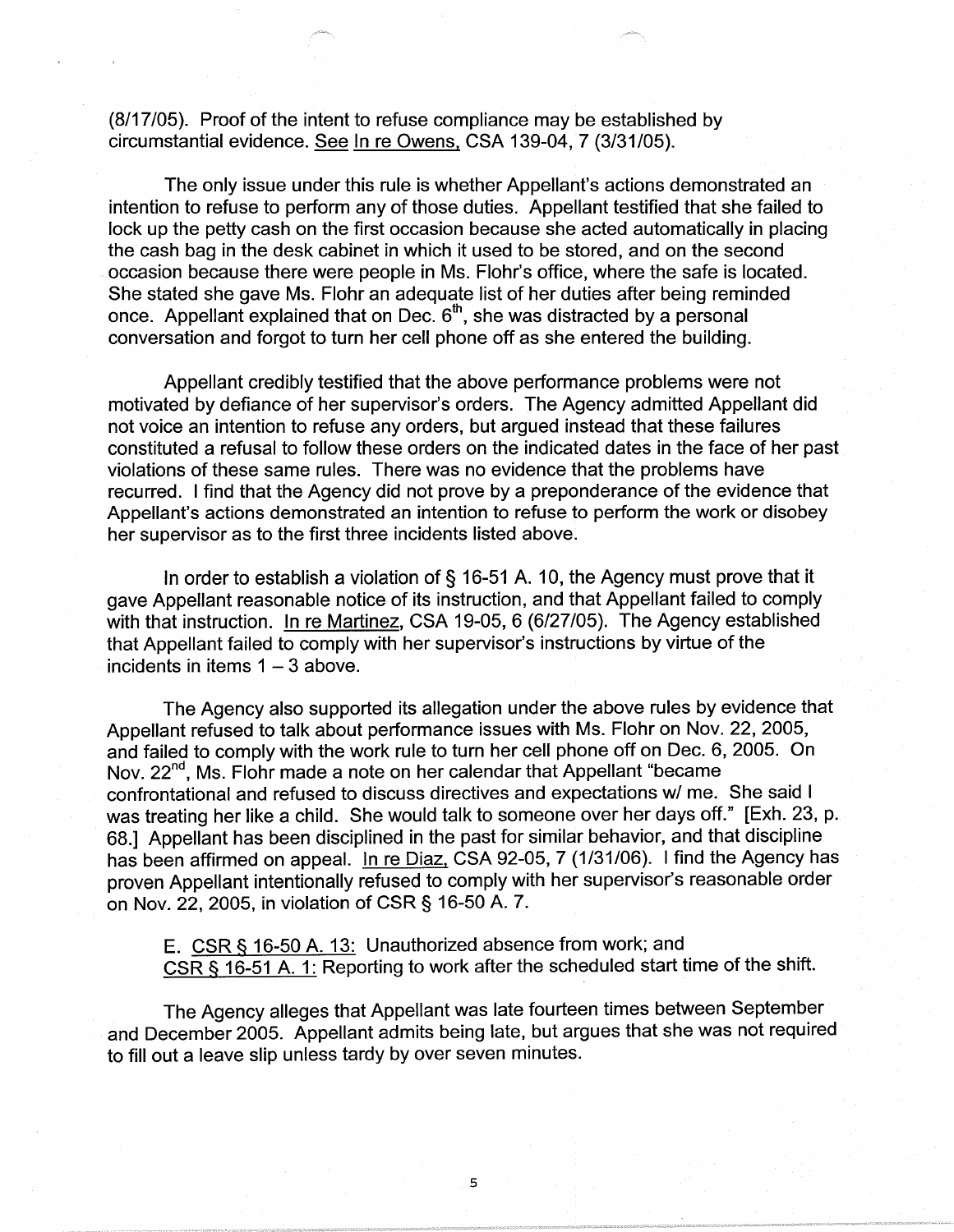The rule against unauthorized absence has been distinguished from that proscribing tardiness. Unauthorized absence is grouped with more serious offenses under CSR § 16-50, Causes for Dismissal, and has been found when an employee disobeyed his supervisor's order to call him during extended sick leave, and when an employee took a nap during work hours. In re Conway, CSA 40-05 (8/16/05); In re Owens, CSA 139-04 (3/31/05). Tardiness is violated when an employee arrives late for the start of a shift. CSR § 16-51 A. 1. The rules properly differentiate among various types of absences, as the employer is affected differently by late arrivals than by abuse of leave, unauthorized absences or failure to report for work. See also CSR §§ 16-50 A. 12; 16-51 A. 3.

The evidence indicates that all fourteen of the charged absences were a failure to report to work by Appellant's start time rather than any other kind of absence. The Agency has proven a violation of CSR§ 16-51 A. 1.

F. CSR§ 16-51 A. 2: Failure to meet established standards of performance

The Agency did not submit any evidence in support of this allegation, and no violation is otherwise apparent. It is determined that the violation is not established by a preponderance of the evidence.

G. CSR § 16-51 A. 4: Failure to maintain satisfactory working relationship with coworkers, other City and County employees or the public.

The Agency claims that Appellant refused to communicate with her supervisor if she believes Ms. Flohr has emotionally escalated a discussion into an argument. Appellant admitted that for the past two years she has spoken to her supervisor only when she needs to, and will terminate a discussion and request a representative after a certain line has been crossed in the conversation. When asked where that line was, Appellant replied that she believes her supervisor is aware when it is crossed. In the incident that led to this charge, Appellant reacted to her supervisor's reminder to finish a task by stating that she would not discuss the issue until she spoke with a representative because Ms. Flohr was treating her like a child. As a result, the matter did not get resolved for another week.

Appellant has been disciplined for the same and similar behavior during the past two years. [Exh. 4, p. 3; Exh. 10, p. 2.] This is an untenable working situation in a twoperson office which requires coordination between the two in order to do the work of the unit. The Agency has established that Appellant has failed to maintain a satisfactory working relationship with her supervisor.

# II. Discrimination and Harassment Claims

Appellant claims that the suspension discriminated against her on the basis of her race, Hispanic, and that the suspension constituted harassment. Appellant carries the burden to prove the discrimination claim by persuasive evidence that she is a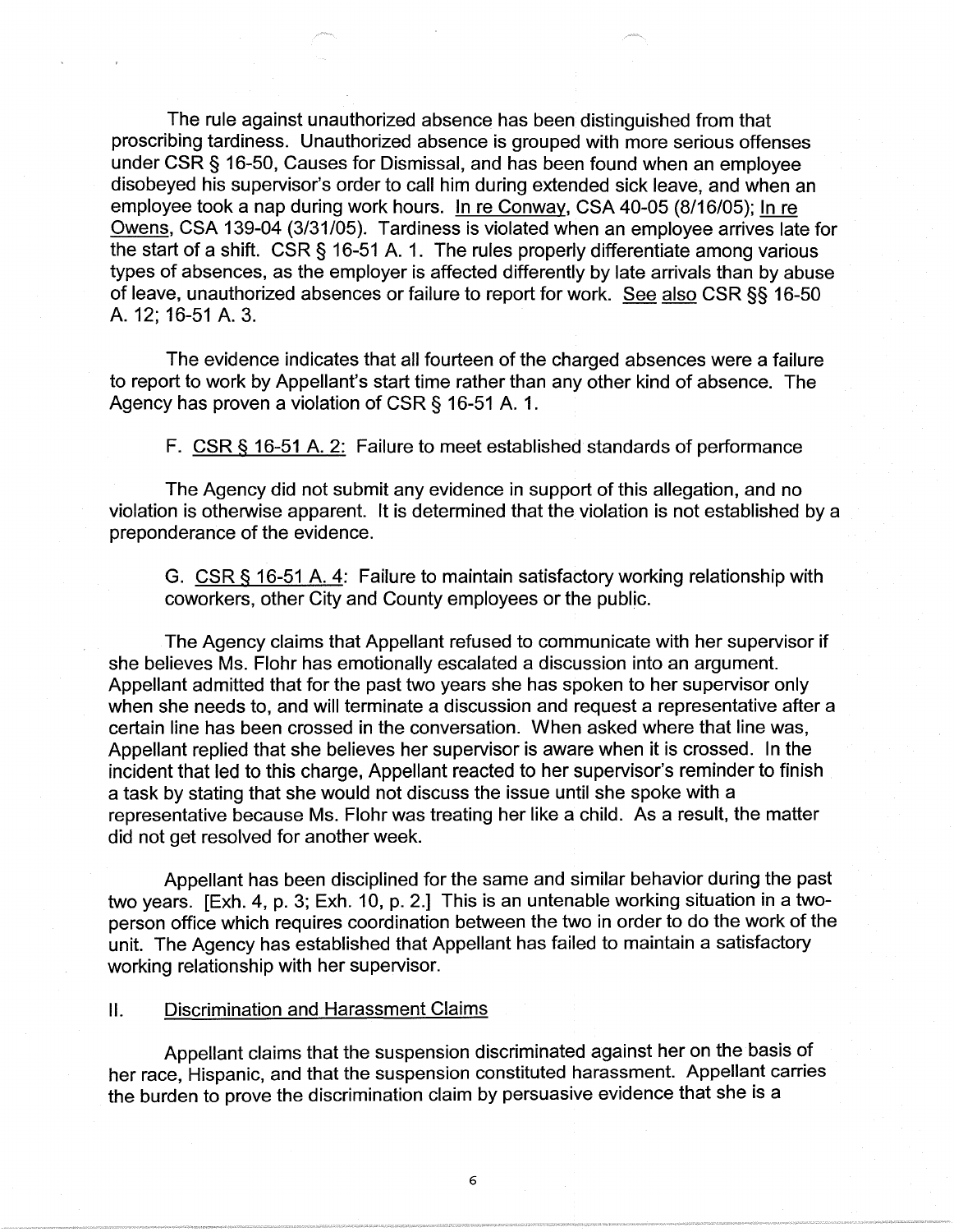member of a protected class, and that the suspension was motivated by discrimination.

Appellant and three co-workers presented testimony in support of this claim. Appellant believes Ms. Flohr discriminates because she used the words "Nazi" and the German word "Herr" in the workplace, and because she was not offered a uniform. Glenn Schultz said Ms. Flohr told him two years ago that she would not live near Hispanics. Eva Santorena stated she believes Ms. Flohr is racist because she had problems with another Hispanic employee, and once raised her voice to her. Mr. Hernandez testified he became concerned about Ms. Flohr's attitude toward Hispanics when she criticized a screen-saver picture of Indians.

Ms. Flohr admitted using "uniform Nazi" or "key Nazi" to describe herself, but said if Appellant or anyone had complained, she would have ceased to use it. Appellant admitted the word "Herr'', translated as "Mister", is not objectionable. The failure to offer a uniform was adequately explained based on business reasons, and in any event is not racial in nature.

The most direct evidence presented on the issue of discriminatory intent was that of Mr. Schultz. Its credibility was greatly undermined by his failure to report the remark until the hearing in this appeal, two years thereafter, despite opportunities to do so. !n re Schultz, CSA 156-04, 5-6 (6/20/05). The remaining witness testimony does not meet the burden to establish that the suspension was motivated by discrimination, or that Appellant worked in a hostile or abusive atmosphere. No other evidence was presented on the issue of discrimination, and none appears of record. The claim is therefore denied as unfounded.

## Ill. Retaliation Claim

In order to prove retaliation, Appellant must submit evidence that she engaged in a protected activity such as a report or complaint of discrimination, and that the suspension was motivated by a desire to punish her for that activity. CSR § 15-106; Poe v. Shari's Mgmt. Corp., 1999 US App LEXIS 17905 (10<sup>th</sup> Cir. 1999).

Appellant presented no evidence in support of this claim. I take administrative notice that Appellant has filed previous Career Service appeals. In re Diaz, CSA 28-05; 45-05. The evidence does not indicate any causal connection between those appeals and this disciplinary action. The retaliation claim is denied as unproven.

# IV. Penalty

Appellant contends that the four-week suspension is too harsh for the minor performance problems she had over the four months, and that her supervisor bears some of the responsibility for the poor communication between them. The Agency counters that, given extensive previous discipline for the same type of conduct, the